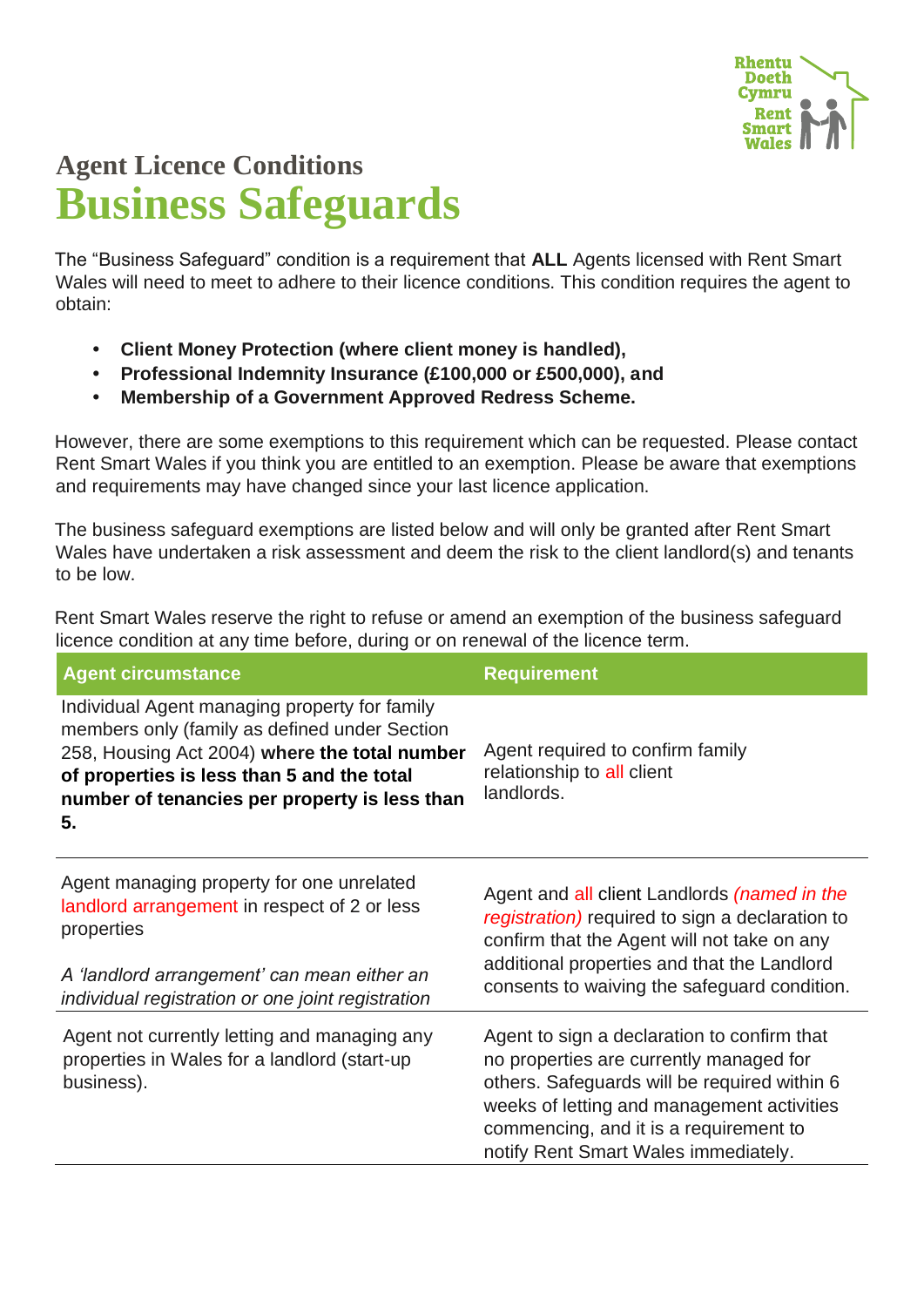

Agent only undertakes 'letting' activities (as specified by Section 9 & 10 of The Housing (Wales) Act 2014

Agent to sign a 'Let only' declaration to confirm that no 'Management' activities are undertaken

Agent does not handle ANY client monies *Client money includes any money received, or held, for or from a client which is not immediately payable to the Agent. Examples of client money can include rent, deposits, additional fees, service charges etc* 

Agent to sign a 'No Client Money' declaration to confirm they do not handle client money

Any exemption will be reviewed upon any change of circumstances, which may result in the requirement to obtain the business safeguards being re-instated.

**It is an offence to provide information to Rent Smart Wales (the Single Licensing Authority) that is false or misleading and which you know is false or misleading or** *you are* **reckless as to whether it is false or misleading.**

**Your licence is at risk if you do not adhere to your licence conditions.**